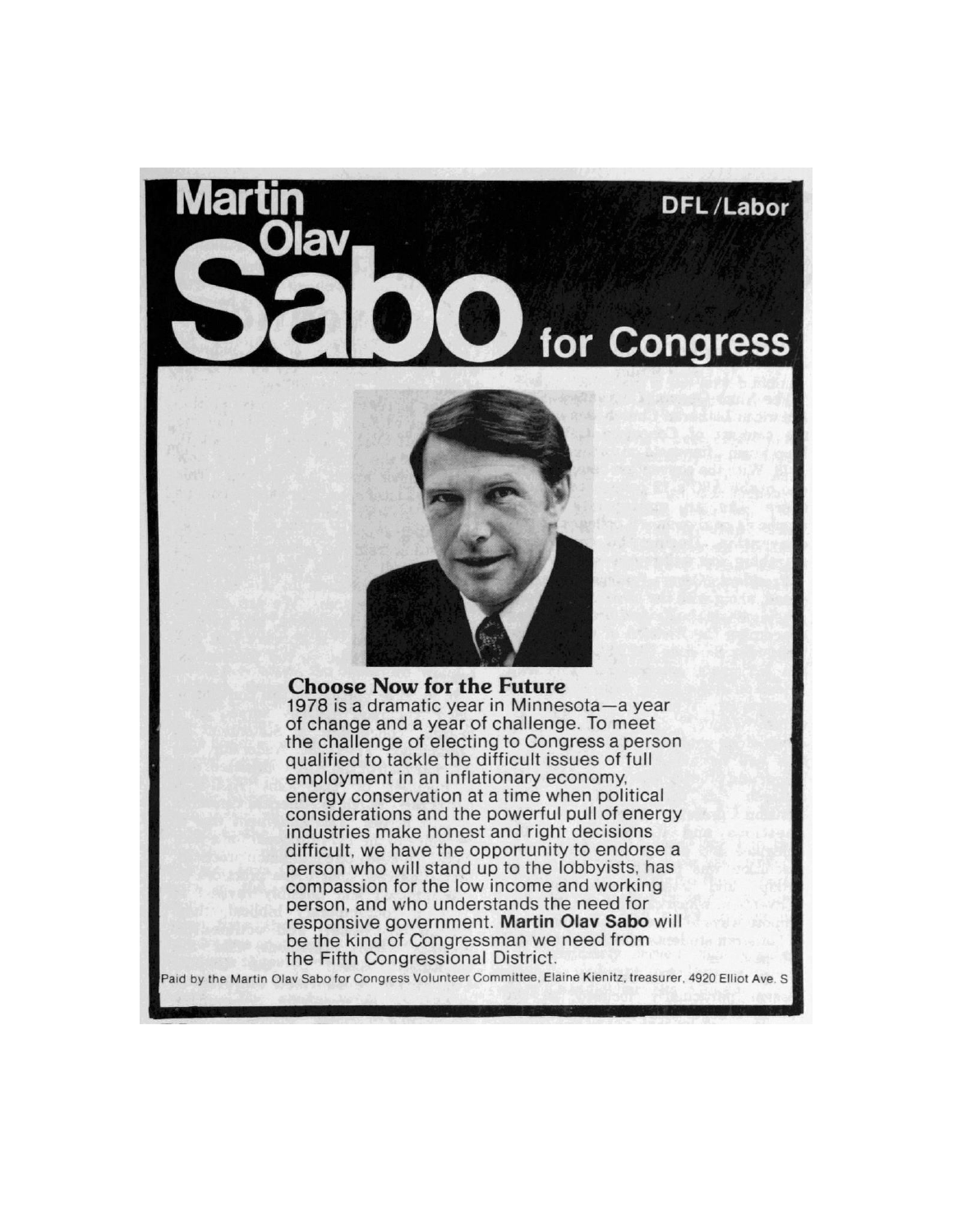*This is an excerpt from professor Phil Adamo's sesquicentennial history of Augsburg College. This is a work in progress containing copyrighted material. All rights reserved.*

## Martin Olav Sabo for Congress

*Political advertisement, 1978*

On 13 March 2016, an email from President Paul C. Pribbenow went out to the Augsburg community. "I write with great sadness today," it began.<sup>1</sup> Martin Sabo, 1959 alumnus of Augsburg College and Representative of Minnesota's Fifth District in the United States Congress, had passed away. Sabo served the citizens of Minneosta for a total of fourteen terms, from 1979 until his retirement in 2007.

While it's typical for college histories to tout the accomplishments of their successful alums—and Sabo is certainly deserving of this treatment—after reading the many tributes in local and national newspapers, and on the College's own website, it seems more fitting for *this* college history to remember Sabo as a college student, who arrived at Augsburg from an immigrant background with huge dreams for himself and his family's adopted country. This focus is not intended to diminish all of Sabo's later accomplishments. Instead, I hope it might provide some context for what was to come.

Martin Sabo was born in 1938 in Crosby, North Dakota. He grew up in the nearby town of Alkabo, near the Montana state line and the Canadian border, in North Dakota's northwesternmost corner. His parents were Norwegian immigrants, whose house did not have electricity for the first ten years of Sabo's life.<sup>2</sup> He attended the Alkabo School, not quite a one-room schoolhouse, but close, which was built in 1934, closed in 1963, and in 2010 was listed on the National Register of Historic Places. Martin was first in his high school class in Alkabo, though he would often joke—in classic Scandinavian self-deprecating style—that there were only three students in his class. His older sister Anna Marie left Alkabo for the big city of Minneapolis to attend Augsburg College. She graduated in 1949.<sup>3</sup> Martin followed in Anna Marie's footsteps in the fall of 1955.

During his time at Augsburg, Sabo studied history and political science, though he is famous (especially in Augsburg history department) for claiming that he "majored in Chrislock." Indeed, Sabo's relationship with Carl Chrislock must have been one of mutual admiration and support. Soon after his arrival, Sabo became involved with the Democratic Club on campus, as well a student group called the Public Affairs Federation (PAF), whose stated purpose was "an intelligent interest in what goes on outside Augsburg's sheltered quadrangle. The PAF was comprised of members of the Republican Club, the Democrat Club, and "non-partisan civicminded members" who acted as arbiters. Both of these groups had Chrislock as faculty adviser. Indeed, the student/mentor relationship seems to be expressed in a 1957 *Augsburgian* photo of the PAF group, which shows Sabo standing in the second row, next to his mentor on the far left.<sup>4</sup>

 $\overline{a}$ 

<sup>&</sup>lt;sup>1</sup> Email from Paul C. Pribbenow, "[faculty] Martin Olav Sabo '59," (13 March 2016).

<sup>2</sup> Paul Walsh, "Martin Sabo, longtime DFL congressman and politician, dies," *Star Tribune* (13 March 2016) at http://www.startribune.com/martin-sabo-longtime-dfl-congressman-and-politician-dies/371916411/#1.

<sup>3</sup> *Augsburgian* (1949), 73.

<sup>4</sup> *Augsburgian* (1957), 74.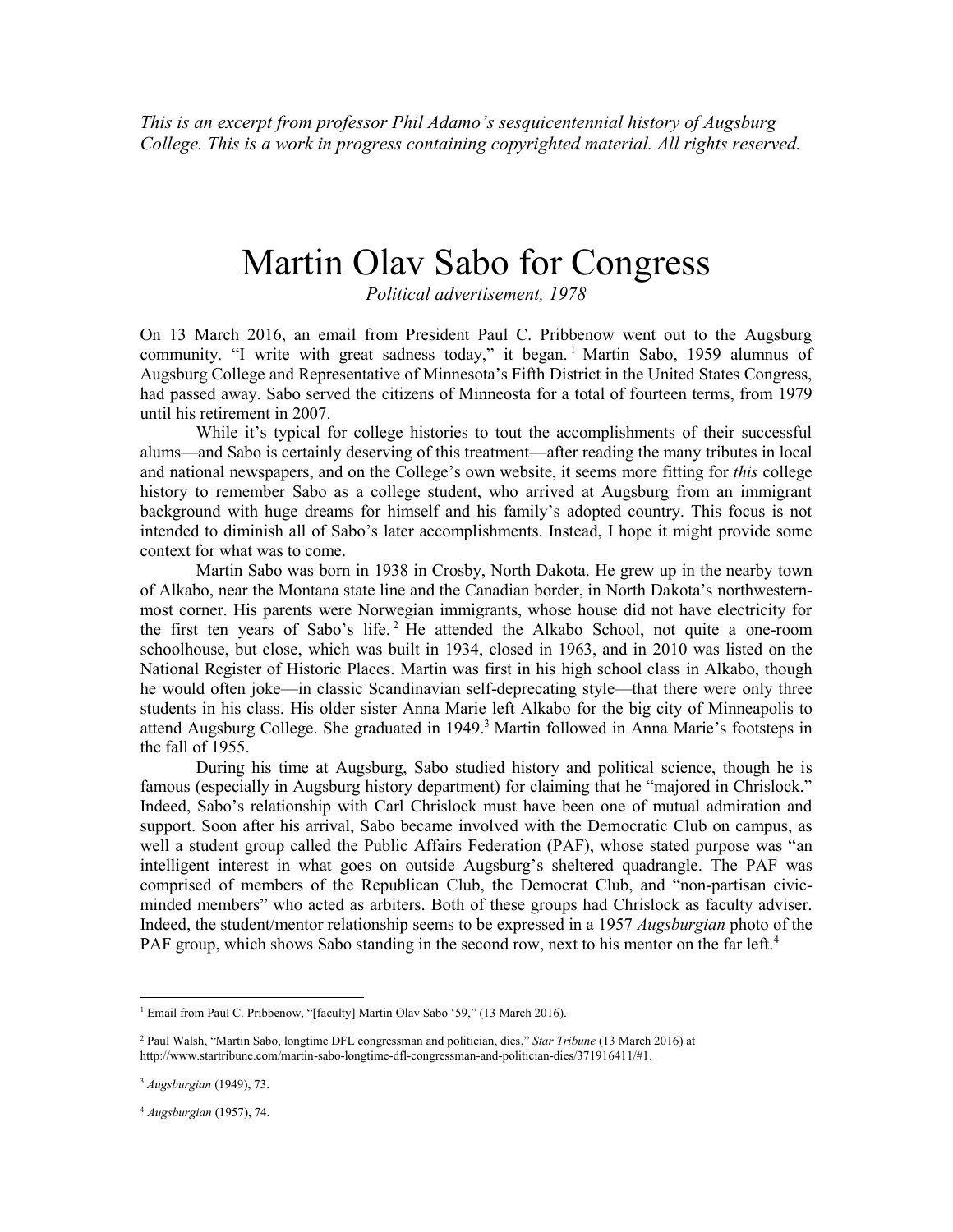

*The Public Affairs Federation in 1957. Professor Carl Chrislock is wearing the suit, second row, left. Martin Sabo is next to him.*

The close relationship between Sabo and Chrislock did not mean that the student always agreed with the teacher. For example, in August 1958, The People's Republic of China, a communist power known in the West as "Red China," was at odds with the nationalist government on the island of Taiwan, the so-called "Republic of China." Red China bombed contested Taiwanese territory in the China Sea, an action which became known as the Taiwan Strait Crisis, a critical moment in the Cold War. The United States refused to recognize Red China diplomatically, though it did recognize the legitimacy of Taiwan. The U.S. was also actively blocking Red China's entry into the United Nations. Many people criticized these policies because, in spite of its being communist, Red China was larger in population and landmass than the tiny island of Taiwan. In December 1958, the *Echo* posed the question: "Do you agree with the U.S. Red China policy?"

Dwight Sorheim, president of the campus Republican Club stated that he was:

In total agreement with United States policy with Red China … we should not violate agreements with the Nationalist government … as for the Red Chinese government, when it can display in its international associations that it can act in contrast to that of the Korean situations, where it showed no concern or interest for repatriation of the ravages of battle, of prisoners of war and most of all our war dead, then we might well consider it a candidate for official United States recognition as well as a member of the family of nations.<sup>5</sup>

Martin Sabo, president of the Democratic Club:

No, I do not agree with our foreign policy in dealing with Red China. I believe that we should permit our newspapers to send reporters to Red China. We should also recognize the government of Red China. The policy of refusing to let our reporters go into Red China would seem to be a restriction of our constitutional right of the freedom of the press … It is only by such cultural exchange that we can hope to arrive at a little better understanding of each other and so have a little better chance for coexistence. The belief that we can hinder the progress of Red China by standing in moral aloofness is the height of illusion.<sup>6</sup>

 5 "Do you agree with the U.S. Red China policy?" *Echo* 65:6 (11 December 1958), 6.

<sup>6</sup> "Do you agree …?" *Echo* 65:6, 6.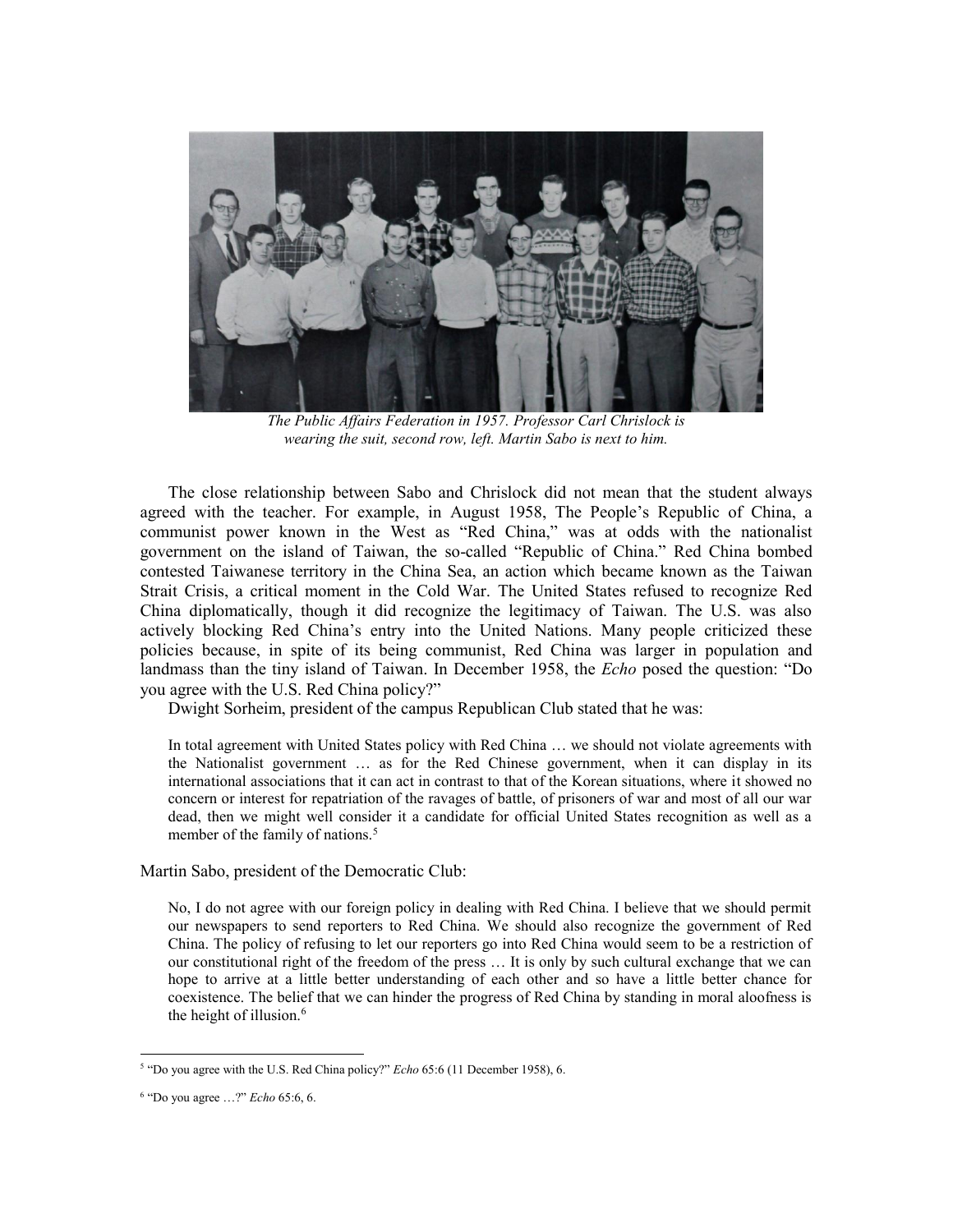Carl Chrislock tempered the passion of both young men with a more nuanced answer to the question:

In part, yes; in part, no. I agree that Red China is a formidable threat to the values and interests of the Free world. This being so, the United States has to oppose the extension of Chinese inf1uence. However, I do not believe we are achieving this end by doggedly and dogmatically holding on to the policy of non-recognition. It seems to me that we should extend diplomatic recognition to the Red government and that we should cease opposing Peking's admission to the United Nations.<sup>7</sup>

Chrislock framed the question in terms of threat and looks for a way to avoid it or disarm it. Sabo framed the discourse in terms of understanding and co-existence informed by pragmatism. What is interesting is watching the young Sabo in the public forum on campus, working out his worldview, engaging his opponents, and being challenged under Chrislock's tutelage.

But for Sabo, politics was not just for classroom discussion and polite debate in the newspaper. Throughout his time at Augsburg, he involved himself in campus politics and clubs. In 1956, he led "Students for Stevenson," a group of undergraduate Democrats that worked on Adlai Stevenson's presidential campaign.<sup>8</sup> Keep in mind that Sabo was only 18 at a time, and the 26<sup>th</sup> Amendment that would have given someone his age the right to vote was a decade and a half away.<sup>9</sup> As part of his work on Stevenson's campaign, Sabo attended workshops in Chicago where he learned about campaign organizing, and even got to meet the candidate in an informal setting with other students from across the country.  $10$  As president of the Democratic club, Sabo organized DFL activities on campus, including a dinner with Lieutenant-Governor Karl Rolvaag.<sup>11</sup> Sabo also chaired a retreat in which President Bernhard Christensen met with students to address the issue of student participation in the administration of the college.<sup>12</sup>

At a 1958 meeting of the campus Democratic Club, Sabo organized a showing of the film "How to Win Elections."<sup>13</sup> This must have been a very informative film because by 1960, then 22-year-old Martin Sabo ran for office and got himself elected to the  $31<sup>st</sup>$  district, becoming the youngest legislator in the Minnesota House of Representatives. In the *Echo* report of his successful campaign, Sabo recounted the story of a woman who was so impressed by his victory that she told him how disappointed she was in her own son. Sabo admitted that playing the "son" card helped him win over voters:

Youth was my main asset … Maybe the people were also impressed that I used to empty garbage in the men's dorm while at Augsburg. I even had a campaign picture of myself pushing a broom.<sup>14</sup>

By 1973, Sabo had become Speaker of the House in Minnesota, and was serving as a member of Augsburg's Board of Regents. In a 1974 interview in the *Echo*, which featured Sabo

 7 "Do you agree …?" *Echo* 65:6, 6.

<sup>8</sup> "Democratic Club Organizes Students for Stevenson," *Echo* 62:10 (14 March 1956), 1.

 $9$  The  $26<sup>th</sup>$  Amendment became law on 1 July 1971.

<sup>10</sup> "Martin Sabo Attends Workshop in Chicago," *Echo* 62:12 (12 April 1956), 2.

<sup>11</sup> "Rolvaag To Speak at DFL Dinner," *Echo* 63:10 (13 March 1957), 1.

<sup>&</sup>lt;sup>12</sup> "Leadership Retreat Meetings Focus on Student Role in Administration," *Echo* 63:13 (1 May 1957), 1.

<sup>&</sup>lt;sup>13</sup> "Thye, McCarthy Speak During Political Week," *Echo* 65:2 (2 October 1958), 1.

<sup>&</sup>lt;sup>14</sup> "Youthful Sabo Wins Congressional Seat," *Echo* 67:4 (10 November 1960, 5.